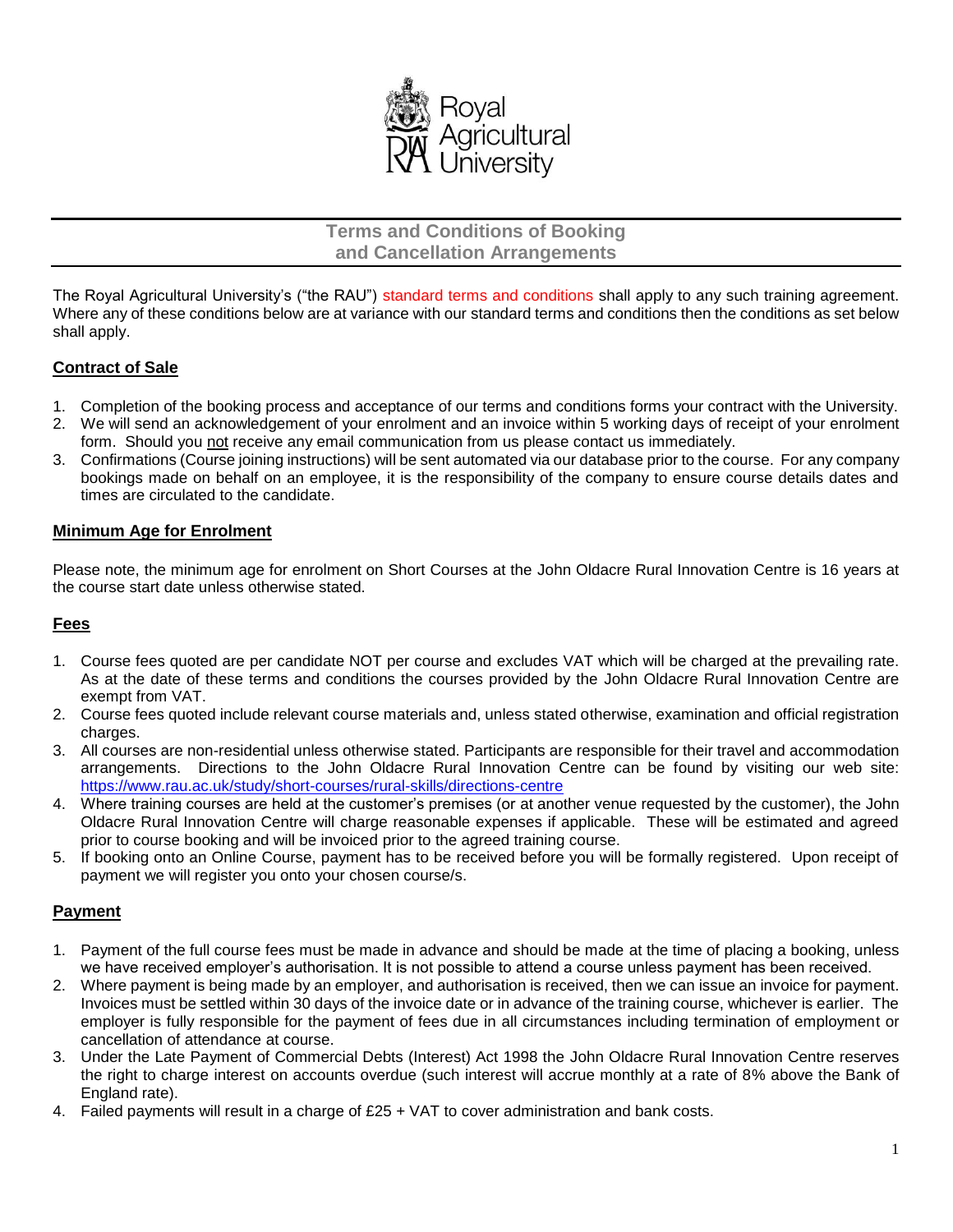

### **Cancellation**

- 1. Cancellations must be made in writing, in advance giving the following notice.
	- Courses up to £500 cancellations must be received at least **14 days** before the start date.
	- Courses over £500 cancellations must be received at least **28 days** before the start date.
	- Online Courses cancellations must be received 14 days from your booking date. Failure to notify the John Oldacre Rural Innovation Centre within this period will result in 100% cancellation fee.

Failure to notify the John Oldacre Rural Innovation Centre within the set period will result in a charge or retention of the full fee. The John Oldacre Rural Innovation Centre reserves the right to use its discretion for making refunds in all instances.

- 2. If the delegate fails to attend the course for any reason the full course fees are still payable.
- 3. Under the Consumer Contracts (Information, Cancellation and Additional Charges) Regulations 2013 ("Consumer Contracts Regulations"), you may cancel your purchase of a course within a period of 14 working days beginning on the day after we send your booking confirmation. However, there is no right of cancellation where the course begins within this fourteen-day period.
- 4. No shows on the day without any notice will be classified as cancelling on the day.
- 5. If you are unable to attend due to illness/sickness a doctor's note will be requested before any transfer/refunds will be considered.
- 6. If you are showing coronavirus symptoms please consider others that may be on the course and whether you should attend or not, however our normal Terms & Conditions still apply.
- 7. The John Oldacre Rural Innovation Centre is not responsible for any additional costs you may have incurred including costs for travel or accommodation, as a result of cancelled courses.
- 8. The John Oldacre Rural Innovation Centre reserves the right to cancel a course up to and including the date of the course if insufficient bookings have been received and will strive to give as much notice of this as possible. Reasons for this may be, but not restricted to, low enrolment numbers, weather warnings, teacher availability and unforeseen building/facility issues. Individuals booked onto a cancelled course will be given the option of a full refund or of rebooking to a future course date. Where a refund of fees is due then a full refund will be made to the customer within 10 working days.

# **Transfer**

- 1. Courses are not transferable between delegates and substitutions are at the discretion of the John Oldacre Rural Innovation Centre. Any amendments made within 14 days of the course start date will incur a £25.00 administration fee.
- 2. Requests to transfer to an alternative course or date are subject to the discretion of the John Oldacre Rural Innovation Centre. Transfers may be considered up to 28 days before the course start date. A booking can only be transferred on one occasion. Requests for subsequent transfers will be treated as cancellations.

# **Course Content**

- 1. The John Oldacre Rural Innovation Centre reserves the right to change the content, timing, date, venue or instructor of the course in order to provide a high quality service or where it is necessary for reasons beyond our control.
- 2. The John Oldacre Rural Innovation Centre will not be liable for any losses or expenses arising from amendments to the course or cancellations.

# **Acceptable Behaviour**

In the interests of all course participants, the John Oldacre Rural Innovation Centre reserves the right to refuse admission or enforce the removal of any participant whose behaviour or demeanour is, in their view, considered inappropriate or unacceptable. No refund will be offered.